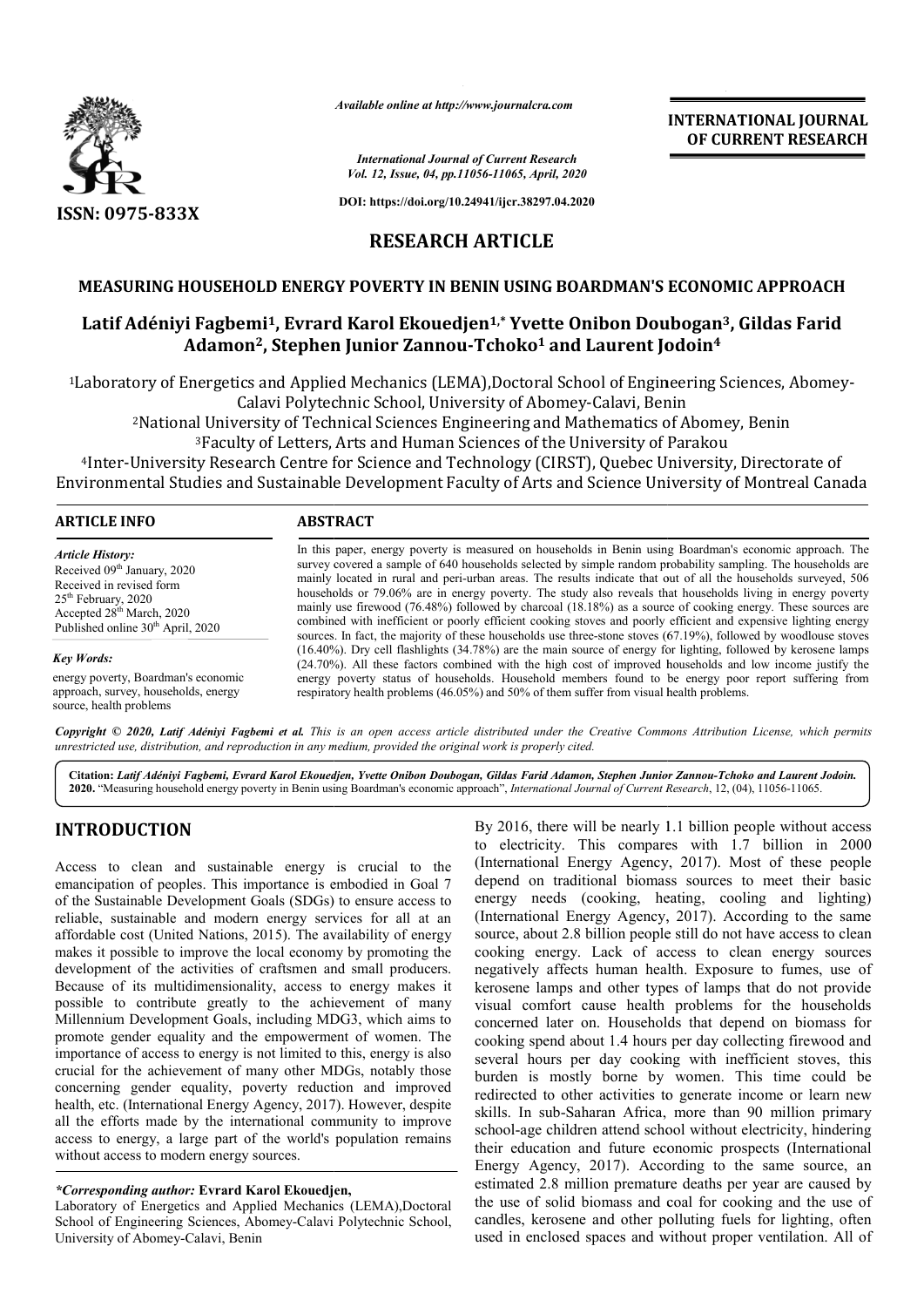this raises the issue of energy poverty, which affects many people around the world. Energy poverty is a multidimensional phenomenon that mainly affects developing countries located in sub-Saharan Africa, Asia and South America. Today, there are 588 million people without electricity in Sub-Saharan Africa and nearly 107 million in Asia (International Energy Agency, 2017). Due to its multidimensional nature, energy poverty has no standard definition. Several approaches exist. Some authors approach energy poverty as a lack of access to modern energy sources, others use engineering calculations to define an energy poverty line below which a person would be considered energy poor, and still others use economic approaches and define the threshold of 10% of income spent on household energy needs (Pachauri et al., 2004; Nussbaumer, Bazilian and Modi, 2012). Increasingly, energy poverty is being addressed through access to modern energy sources. However, in rural areas, this indicator does not seem very relevant. Several other works based on engineering calculations to define the basic energy needs that constitute the threshold below which any individual would be considered energy poor (Goldemberg, 1990; Johansson, 2015; Barnes, Khandker and Samad, 2011; Goldemberg, 1983). Thus, several categories of indicators for measuring energy poverty are available. In this sense, a distinction is made between one-dimensional indices, batteries of one-dimensional indices and composite indices (Nussbaumer, Bazilian and Modi, 2012). Each category of indicators has strengths and weaknesses. One-dimensional indices allow analysis in a specific direction but do not capture the multidimensional aspect of energy poverty. Onedimensional sets of indicators allow the phenomenon to be appreciated in all its dimensions and give a complete representation of the phenomenon; however, this type of indicators is complex to manipulate and does not allow the different parameters to be tracked over time.

The last category of indicators is that of composite indices, which are a compromise between the last two categories of indicators. Indeed, composite indices make it possible to describe the multidimensional nature of energy poverty while retaining the simplicity and flexibility of one-dimensional indices (Nussbaumer, Bazilian and Modi, 2012). The final approach used to define energy poverty is the economic approach based on the 10% household income principle. The idea of energy poverty in the economic approach was coined by Boardman (1991) cited in several works including (Khanna et al., 2019; Pachauri et al., 2004; Herrero, 2017), who proposed a single indicator approach, whereby if energy expenditure represents more than 10% of household income, the household is said to be energy poor. This latter approach is interesting because it allows energy-poor households to be identified on the basis of the share of income spent on energy expenditure. It is a fairly simple and flexible approach that allows for relevant analysis. However, it should be noted that it has some limitations because a high share of income devoted to energy expenditure can be linked to the size of the household and inefficient equipment. Nevertheless, in the context of this work, we use this approach to measure the poverty level of the households surveyed in Benin. Indeed, to our knowledge, there are no previous studies that have used Boardman's economic approach to assess energy poverty in Benin. This paper aims to measure the energy poverty of a number of households in Benin using the economic approach proposed by Boardman. The aim is to define poor households firstly on the basis of Boardman's approach, and secondly to identify the reasons and

causes that could underlie or explain the energy poverty situation of these households. This paper is subdivided into four parts. The first presents the context and situates the topic in the literature, the second part describes the methodology adopted as well as the study framework and materials used. The third part sets out the results obtained and presents the discussions and the last part concludes the study and announces the perspectives.

## **METHODOLOGY**

As part of this research, a survey is being organized over the entire national territory (Benin). Due to the limited financial resources of the project, only about six hundred and forty (640) households are surveyed and distributed in twenty-two (22) of the 77 communes in Benin and more than one hundred and twenty (120) villages or city neighborhoods, all chosen in a simple random manner. Table A in the appendices and Figure 1 below present the different areas surveyed in detail. The questionnaire used is structured in four sections. The first section presents the socio-demographic characteristics of the household surveyed. The second section describes access to electricity, access to domestic lighting, access to cooking energy and cooking stoves. The third section presents the energy policy aspect and the last section deals with gender issues. Questions relating to personal household information are optional and households that do not wish to answer them are not obliged to do so. The surveys carried out take into account both the quantitative and qualitative aspects. The quantitative component consisted of administering the questionnaire described above to households, while the qualitative component consisted of interviews with households, village groups, cooperatives and focus groups. The results of the qualitative component allow us to better explain the quantitative data collected.

Definition of the target population: The target population for this research is households only. Both rural and urban households are concerned, but priority is given to rural areas that are more affected by the lack of access to modern energy. According to the Larousse dictionary, a household from a statistical point of view is an elementary statistical unit of population, made up of one or more persons (single, family, community) who, whatever the ties that unite them, occupy the same dwelling as their main residence, and considered in its economic function of consumption. In our context, singlemember households or households without children are not taken into account.

**Sampling:** In this study, 640 households were surveyed. The choice of villages to be surveyed was made on the basis of the 640 households. The probability sampling method was used so that the results of the study could be used to estimate the entire Beninese population. The sample was selected in several stages:

- **Step 1:** Three regions are considered, namely the northern region, the central region and the southern region.
- **Step 2:** In each region, evaluate the percentages of nonaccess to energy starting from that of the constituent departments.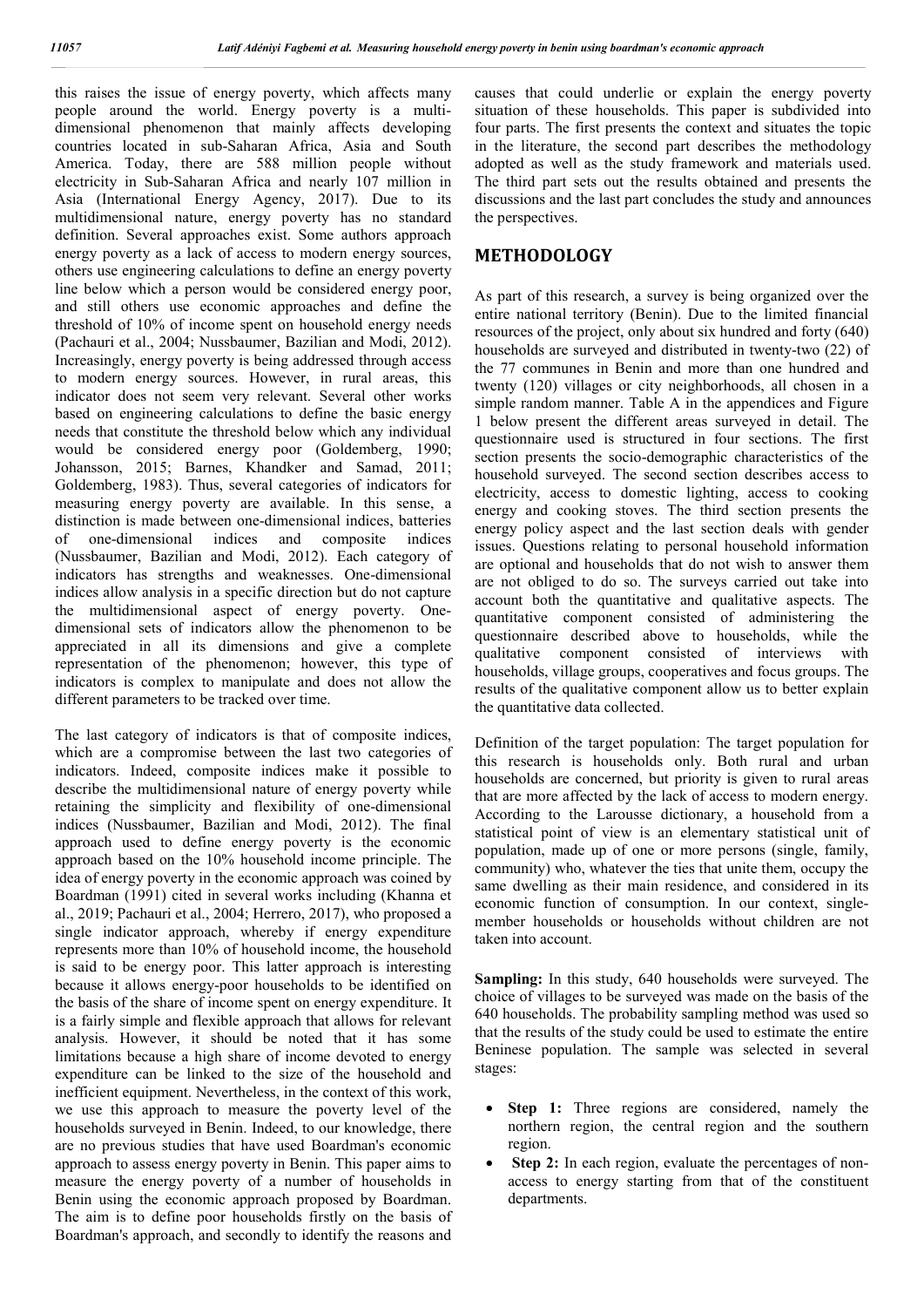- Step 3: On the basis of these average percentages of non-access to energy in each region, calculate the proportion of households to be surveyed per region.
- **Step 4:** Once the number of households to be surveyed per region is known, the number of villages to be surveyed per region must be determined, with a minimum of ten (10) households per village, i.e. a total of at least sixty (60) villages at the national level.
- **Step 5:** Next, it is necessary to proceed in a simple random way to the choice of the different villages to be surveyed per region, while respecting the proportion that belongs to each region.
- **Step 6:** Once the villages have been chosen, the respective districts, communes and departments are identified for all the villages chosen.

**Selection of villages:** As explained above, the villages or city districts are selected directly in a simple random manner in order to obtain the required number per region. This choice is made from the complete list of villages in Benin proposed by National Institute of Statistics and Economic Analysis (INSAE). Table A in the appendix summarizes the different villages and city districts selected as well as their districts and communes of origin. These villages are distributed in twenty communes of the country. The villages or city districts selected are mostly located in rural areas (73% or 16 communes), only a few are located in urban areas (27% or 6 communes) as shown in Figure 1.

**Boardman's economic approach:** To identify energy-poor households out of the 640 households surveyed, we use Boardman's economic approach. This approach stipulates that a household is considered energy poor if it spends more than 10% of its income on energy needs. To implement this approach, we compare affordability (the percentage of household income spent on energy expenditures, including energy supply costs) to the 10% of household income threshold. Affordability therefore includes household expenditure on transport and the supply of cooking energy, electricity and energy for lighting. Energy expenditure and income are monthly.

$$
Affordability = \sum_{i=1}^{3} (Supply + Transformation \ costs)_i \ (01)
$$

irepresents the heading (cooking, electricity, lighting) and therefore varies from 1 to 3.

# **RESULTS AND DISCUSSION RESULTS**

To successfully identify energy-poor households out of the 640 households surveyed, we compare the share of income spent on energy expenditure to 10% of income. Energy expenditure represents the total amount of household expenditure attributable to the supply of energy sources for lighting, cooking and electricity (purchase of dry batteries, purchase of oil, purchase of wood and/or charcoal, recharging of batteries, cost of transport etc.). The two curves are drawn in the same plot (Figure 2). Figure 2 below shows the energy expenditure in blue compared to the 10% income threshold in red. For a better reading of the results obtained, the curves in Figure 2 are presented in Figure 3, but presented in four zones for ease of reading. Thus, Figures 2 and 3 present the same jump result as the details are more perceptible in Figure 3. When we analyse these results we notice that at several points in Figure 3 the blue curve is above the red curve. In clearer terms, the analysis of the curves indicates the existence of several points where energy expenditure is higher than 10% of household income. This indicates the existence of energy poor households in the sense of Boardman's approach. Numerically, there are 506 households whose energy expenditure is higher than 10% of income. In other words, there are 506 energy poor households in the Boardman sense out of the 640 households surveyed in the study. This means that about 79.06% of the households surveyed are energy poor according to Boardman's economic approach.

### **DISCUSSION**

When we look at the households that were found to be energy poor according to the approach used, we notice that the majority of them are farmers (60.10%) as shown in the following Figure 4. 19.40% of them are traders and the rest have various professional occupations. This information allows us to highlight the socioeconomic factors that favour their state of energy poverty. Indeed, farmers or herders have an ease in using wood as their main source of cooking energy due to the distance of the electricity grid and Liquefied Petroleum Gas (LPG) supply points from agricultural (rural) areas, due to the high cost of subscription to the national grid, the high cost of the first domestic gas recharge and due to the availability of wood in rural areas. Most of the time this wood is obtained during the preparation of the field for agriculture. Some households, however, buy the wood. However, even if the wood is collected, it costs money to transport and deliver it to the place of use. Some herders or farmers, depending on the time of year and the distance between them and the fields, are obliged to buy the wood. Figure 5 below shows that energy-poor households rely mainly on wood for about 76.48% and charcoal for 18.18% as their main source of cooking energy. Dependence on traditional solid fuels is higher in rural areas (Das, Pradhan and Nonhebel, 2019) and is a physical sign of lack of access to modern energy sources.

The use of these energy sources predisposes households to energy poverty. Inefficient and abusive use of wood leads to everincreasing anthropogenic pressures on forest cover. Charcoal is generally produced by the traditional millstone technique with low yields generally below 15% (Institut de la Francophonie pour le développement durable (IFDD), 2007). All these factors contribute to global warming. Wood is generally used with inefficient fireplaces, as will be seen below. The use of traditional solid fuels negatively affects human health and hinders socio-economic development(International Energy Agency, 2017). In the search for possible explanations for the energy poverty status of the households surveyed, it is found that these households use inefficient or low energy-efficient cooking stoves. The analyses show that three-stone cookstoves are mostly used by energy-poor households (67.19%), followed by woodlouse stoves (16.40%) and traditional ceramic stoves (10.47%) as shown in Figure 6. However, the use of inefficient or low energy efficiency equipment is a factor that promotes energy poverty or predisposes households to suffer from energy poverty. Improved households account for a total of 3.76% of households used by energy poor households. Several studies (Nussbaumer, Bazilian and Modi, 2012 ; Boemi and Papadopoulos, 2020 ; International Energy Agency, 2017) indicate that low income, low or inefficient energy use and high energy costs are the main causes of energy poverty. This can be easily seen from the results obtained in this study.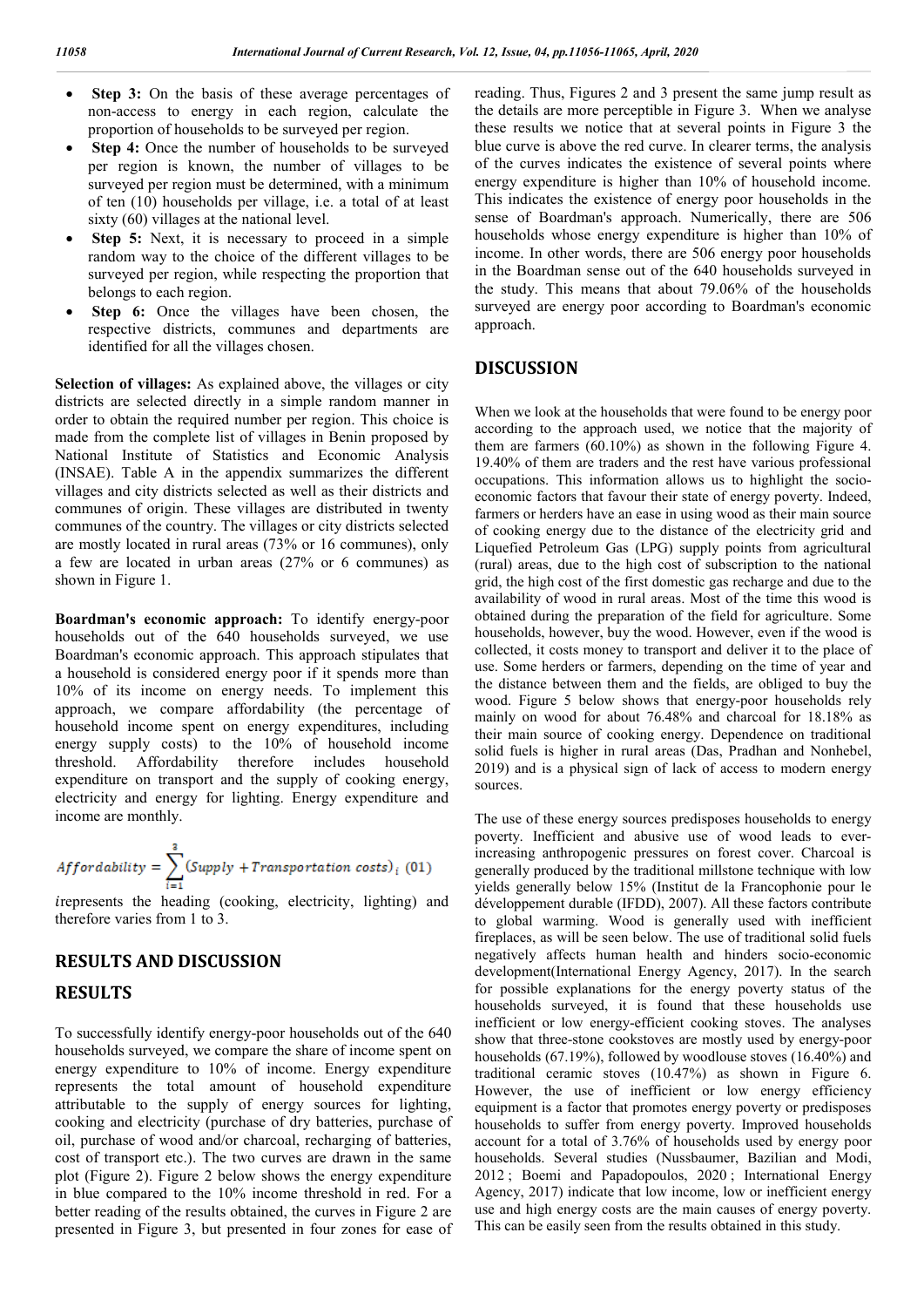

**Figure 1. Presentation of the study area**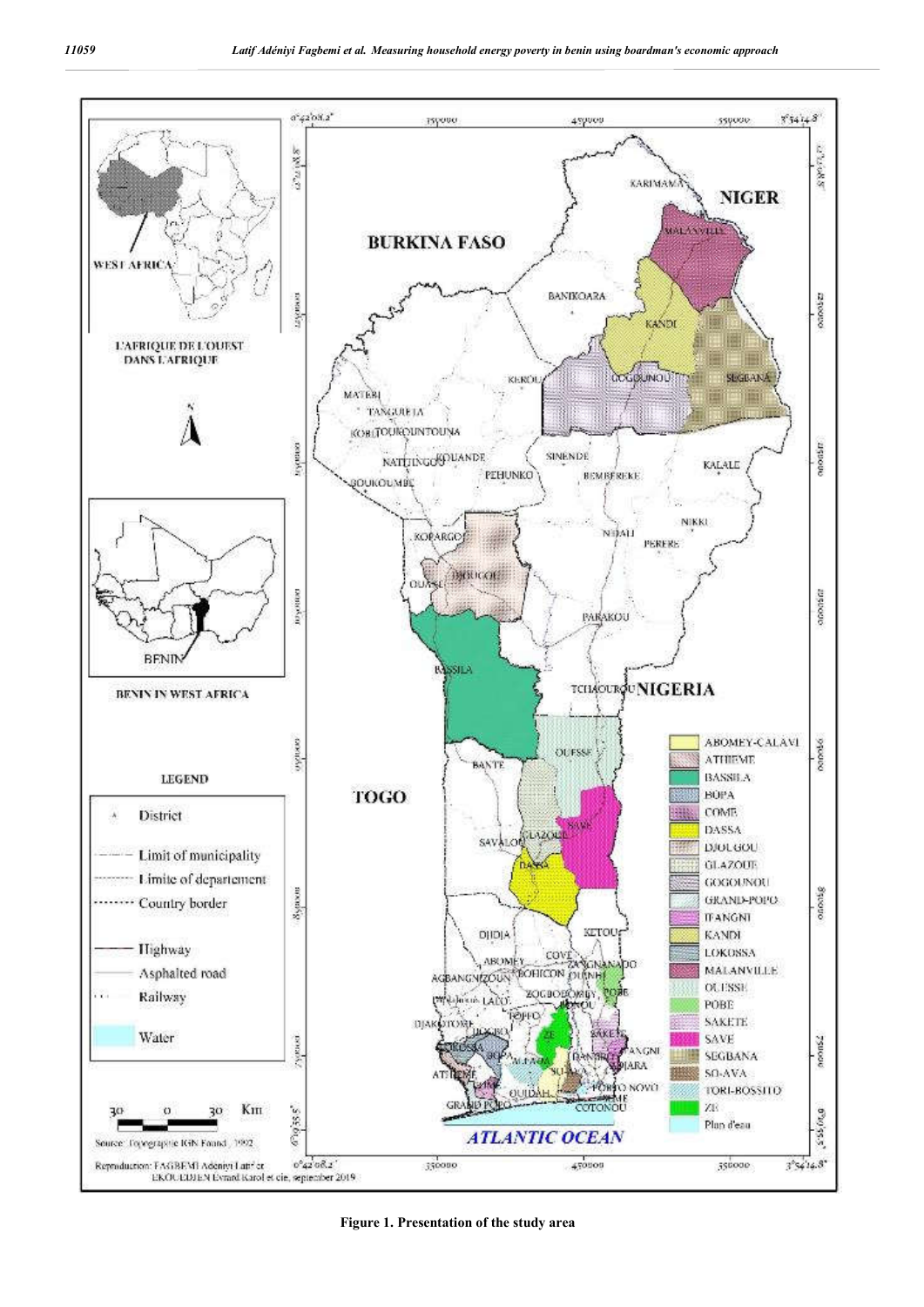

**Figure 2. Comparative curve of household energy expenditure and the 10% household income threshold**



**Figure 3. Comparative curve of household energy expenditure and the 10% household income threshold by zone**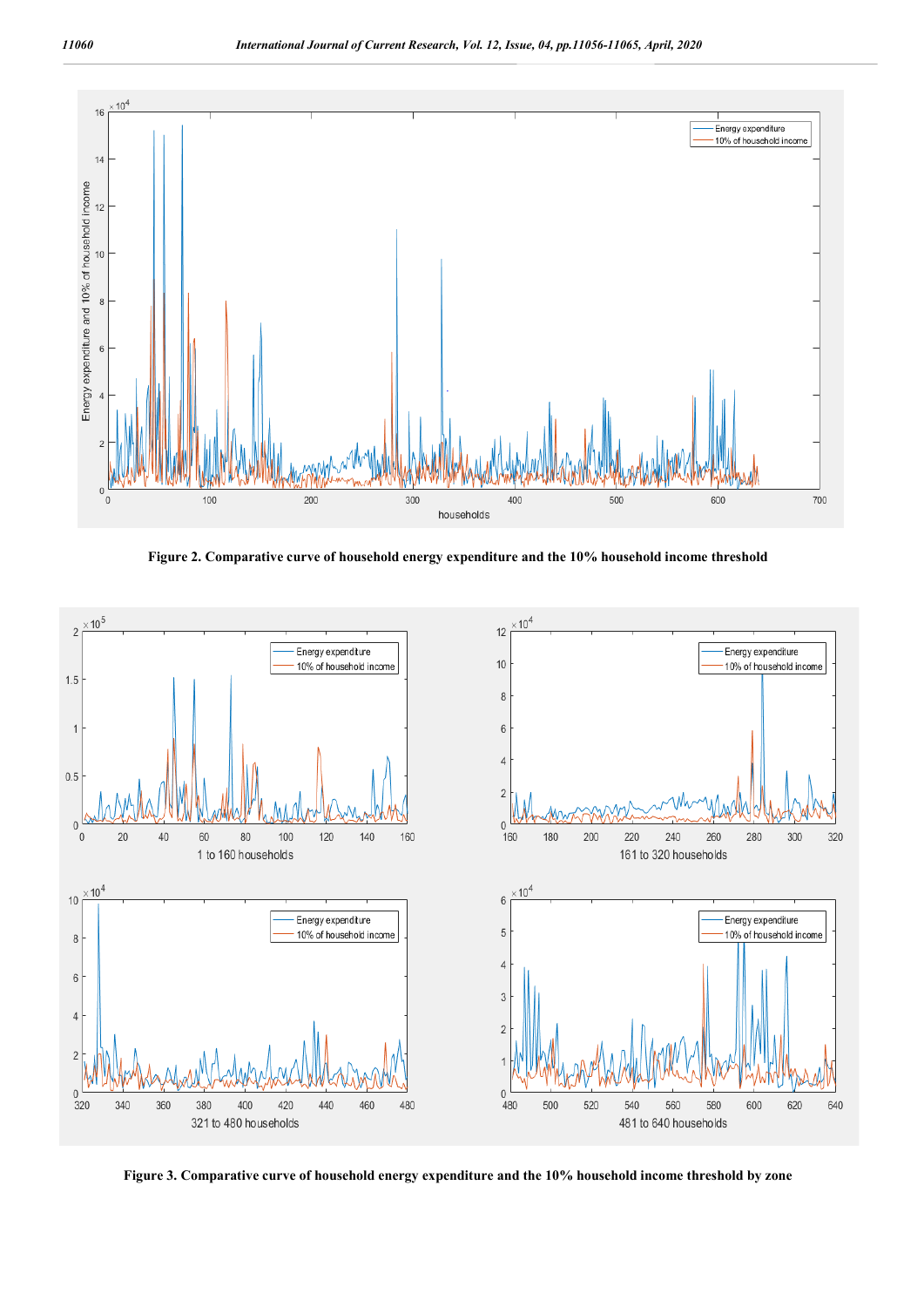

**Figure 4. Occupations of energy-poor households surveyed**



**Figure 5 Main source of cooking energy used by energy-poor households**



**Figure 6. Main cooking stoves used by energy-poor households surveyed**

The use of improved cooking stoves and better energy efficiency and affordable and low-cost energy sources would therefore reduce the measure of energy poverty. However, the effect of the high cost of improved cookstoves combined with low household income does not facilitate household access to efficient improved cookstoves should not be overlooked. This is because improved cooking stoves and improved energy efficiency are expensive and this makes it difficult for lowincome households, especially small farmers, pastoralists and small traders, to afford them. According to a study<sup>1</sup> carried out by the Directorate General of Energy in 2010, conventional stoves induce thermal losses of about 50% of the initial energy. Improved stoves can reduce energy consumption by 25% to 40%, thus reducing the amount of fuel to be used and preserving forests.



**Figure 7.Young Man Carrying Wood in Rural Benin**

**Table 1. Energy Indicators**

| Energy Indicator                       | Field Survey Results 2019 |
|----------------------------------------|---------------------------|
| National electrification rate          | 19%                       |
| Rural electrification rate             | 10.21%                    |
| Urban electrification rate             | 33.62%                    |
| National rate of access to electricity | 36%                       |

The main barrier remains the price of the fireplace, which is four times higher than that of conventional stoves. But the multiple advantages they offer allow a rapid return on investment. The energy authorities therefore need to find ways to popularize improved cook stoves and encourage households to move towards the mass use of improved cookstoves. The central government could subsidise improved cookstoves to reduce the purchase price, for example, which is the first barrier for low-income households. In addition, the massive use of three-stone stoves by energy-poor households raises environmental, socio-economic and health issues. Three-stone cooking hearth use fuelwood as fuel. This fuelwood is collected in the fields and/or sometimes in the forests in an informal way. This, combined with the fact that three-stone stoves are inefficient in terms of energy and responsible for a significant loss of energy, leads to an abundant use of firewood, especially in rural and peri-urban areas, thus creating excessive anthropogenic pressure on Benin's forests. The environmental problem thus posed contributes to global warming. The other aspect that should not be overlooked is that the time spent collecting firewood is wasted time that could be used for other income-generating activities. Better still, school children sometimes participate in the collection of firewood and this considerably reduces their school performance as stated by the International Energy Agency (International Energy Agency, 2017). Surveys conducted in Benin indicate that about 10.78% of children participate extensively in the collection of energy sources and 45.15% of children who participate little in this collection. Figure 7 illustrates the involvement of school-age children in wood collection. Exposure to combustion fumes negatively affects human health (International Energy Agency, 2017), mostly women and children, and all this combined is a brake on the country's economic development. In addition to the use of inefficient or ineffective cooking stoves, energy-poor

<sup>&</sup>lt;sup>1</sup> Study entitled "Summary Cost-Benefit Analyses of Possible Strategies in the Domestic Fuel Sector".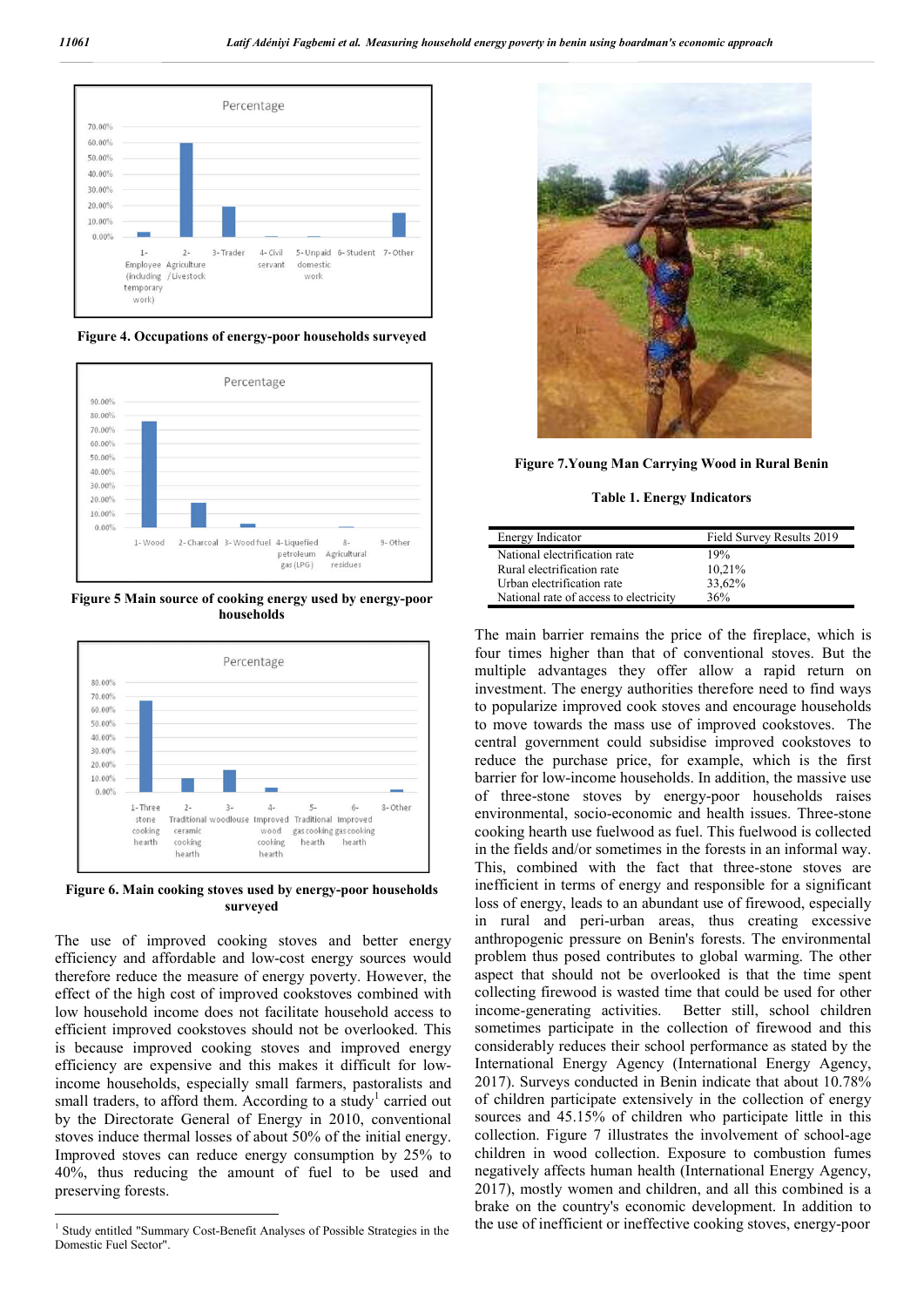

**Figure** 8 **Main energy sources for lighting in the energy-poor households surveyed**



 $(1)$ 

 $(2)$ 



**Figure 9(1) oil lamps; (2) dry cell flashlights; (3) fireplace woodlouse; (4) three-stone cooking hearth**



**Figure 10. Link between cooking energy sources and the health problems of members of energy-poor households**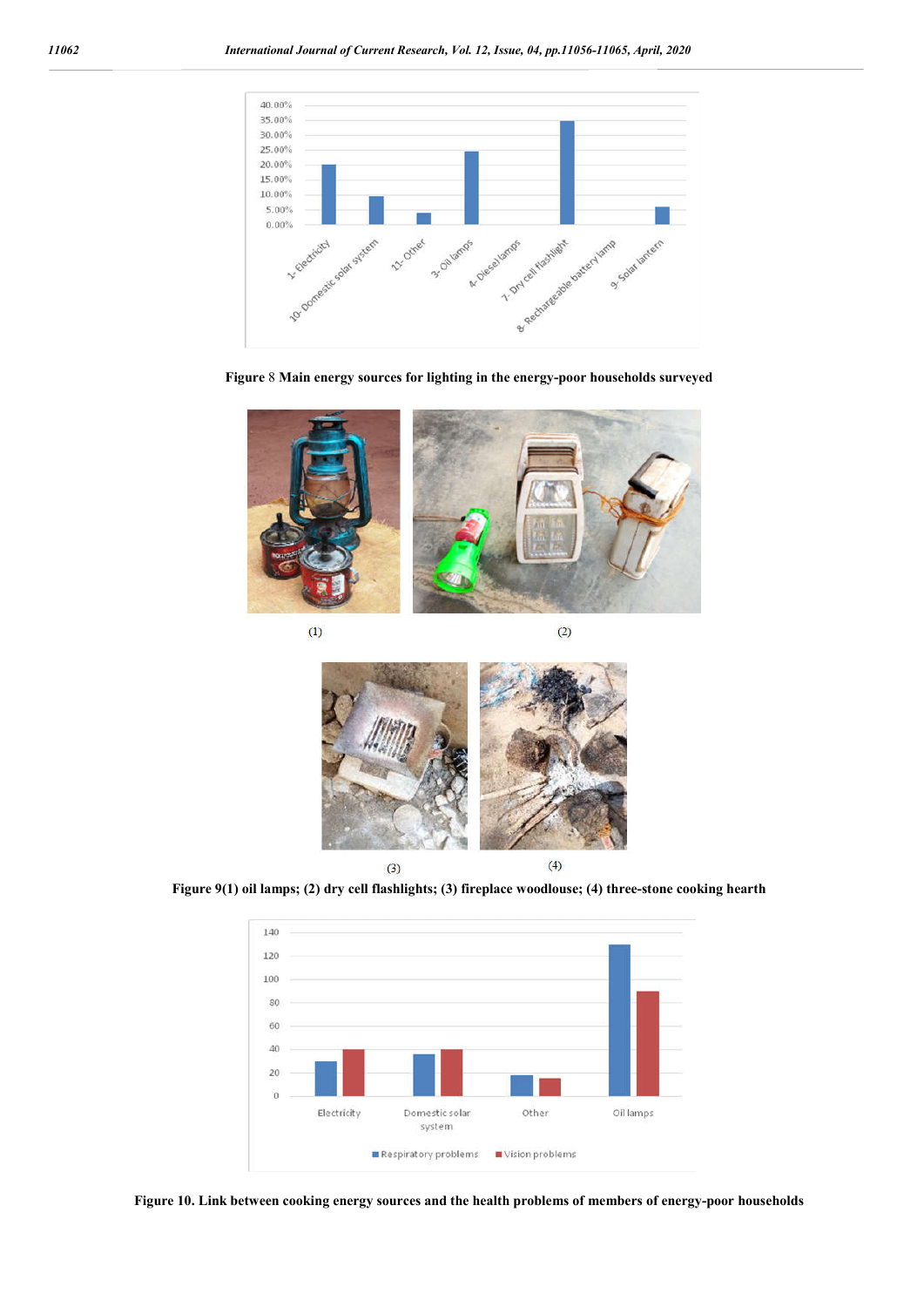households are also characterized by the use of poorly modern and expensive lighting sources due to lack of access to electricity. Indeed, the study reveals that energy poor households use mainly dry cell flashlights (34.78%) as the main source of energy for lighting, followed by kerosene lamps (24.70%) and electricity (20.36%) as shown in Figure 8 below. Indeed, households without access to the electricity distribution network are obliged to find alternative solutions to provide lighting for their homes. In fact, electricity needs are mainly covered by non-rechargeable dry batteries (52%) and individual solar installations (16%). Table 1 below presents the energy indicators from the surveys. In In this context, energypoor households use dry cell flashlights and kerosene lamps mainly because these sources of energy for lighting are available in their environments. This result is corroborated by several previous studies that show that the poorest households generally depend on inefficient energy sources (Pachauri et al., 2004). These solutions are not the most economically advantageous and the use of oil and exposure to combustion fumes could lead to risks to human health. The management of non-rechargeable dry batteries after use is a real concern for communities and creates environmental problems. The toxic content of many dry cell batteries and their accumulation can have negative impacts on health and the environment (Bensch, Peters and Sievert, 2017). Kerosene lamps and flashlights do not provide good light output and visual comfort, which exposes those using them (especially learners) to the risk of developing vision-related health problems later on.

Lack of adequate and constant lighting has a negative impact on the general well-being of poor households and for the children of these households who attend school (Sharma et al., 2019). Lack of adequate lighting leads to difficulties in studying after dark, lower school performance, and increased drop-out rates due to poor school performance (Sharma et al., 2019). Exposure to harmful emissions from kerosene lamps damages the health of these households. The following Figure 9 shows, by way of illustration, images of the main energy sources for lighting and the main cooking stoves used by energy-poor households.

The different energy sources used by households that are found to be energy poor negatively impact the health of household members. Indeed, 46.05% of the members of energy poor households report suffering from respiratory health problems and 50% of them suffer from visual health problems. The different health problems reported by members of energy poor households could be closely related to the type of energy source used. For example, Figure 10 presents a cross-analysis between the cooking energy sources used by energy poor households and the health status of the members of these households. The analysis of this graph shows that wood use is largely associated with vision and respiratory health problems among members of energy-poor households. The graph indicates that there are more people with respiratory problems using wood than people with vision problems. It is also noted that the use of charcoal could also cause the same health problems as wood but to a lesser extent. LPG and other energy sources do not cause health problems. This could be justified by the fact that LPG is a clean energy. Indeed, these results are consistent with studies (Silwal and Mckay, 2016) that indicate that people living in households that cook with firewood have 9.4% less lung capacity than people who cook with cleaner fuels. This impact is greater for women and children than for men. Figure 11 shows the link between the type of energy used for lighting and the health problems of members of energypoor households. There are more people with vision problems than people with respiratory problems who share the use of dry cell flashlights. Overall, dry battery flashlights affect sight much more than lung health in households. Kerosene lamps, on the other hand, affect household respiratory health much more than vision. This is justified by the fact that burning kerosene initially produces flue gases that are harmful to respiratory health, and the person who uses this energy source is in close proximity and therefore inhales these gases. On the other hand, kerosene lamps have poor light output, which later leads to problems of sight for the users. Numerous studies (Mills and Ph, 2012) confirm the close link between off-grid lighting sources and health problems among household members. The inequity of fuel-based lighting, which is expensive and of poor quality, is compounded by adverse health and safety risks including burns, indoor air pollution, poisoning from accidental kerosene ingestion by children, compromised visual health, maternal health problems and reduced services in health facilities lit only or sporadically with fuel-based lighting (Mills, 2016). In summary it can be said that the energy efficiency of the equipment used, income, the high cost of energy, cooking stoves and the nature of the energy source used are the main factors influencing the measurement of household energy poverty. The use of nonrecommended (not modern or clean) energy sources for lighting and cooking promotes the perception of energy poverty and negatively impacts household health and the environment. If efforts are to be made to reduce this scourge then it is in these key factors that energy should be concentrated.

### **Conclusion**

From all the above, it emerges that out of the 640 Beninese households surveyed, about 79.06% of them are in energy poverty according to Boardman's economic approach. The study also revealed that the majority of households revealed to be energy poor depend on traditional energy sources (wood and charcoal) for cooking energy needs and use inefficient or poorly energyefficient cooking stoves. Energy-poor households also depend on energy sources for unsavoury lighting such as dry cell flashlights and kerosene lamps. Energy efficiency or inefficiency, high cost of energy and lack of access to the electricity grid therefore appear to be determining factors in the measurement of household energy poverty. It should also be noted that the sources of energy used by these households for lighting are inefficient or ineffective and expensive. The negative effects on health, education and the environment of inefficient household use and the use of inconvenient lighting sources were addressed in this study and it was found that almost half of the members of energy poor households complain of health problems (mainly respiratory and vision problems). All these findings coupled with the high cost of improved households, low income and lack of access to electricity contribute to the observed situation of energy poverty. It is therefore necessary for the political authorities in charge of energy to find accompanying measures to reduce the purchase price of improved stoves in order to encourage their use by low-income households. It is also necessary to work to put in place off-grid electrification measures in order to enable households located in regions very far from the national electricity grid to have access to electricity. All this will have the advantage of contributing to the preservation of the environment and human health and thus promote local development. The next steps in this study will be the development of an energy poverty index that takes into account the influence of the energy efficiency of the equipment used.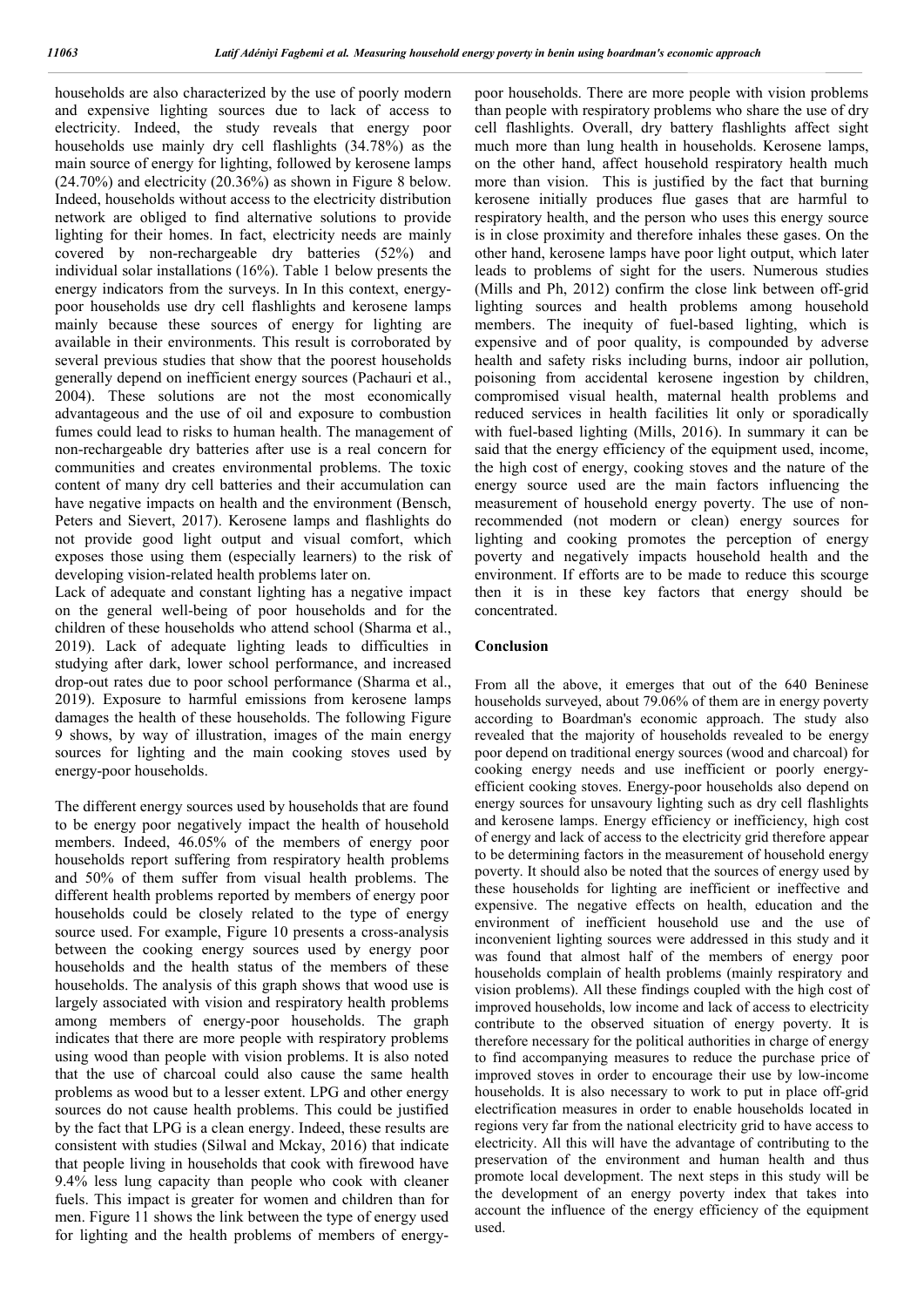### **Acknowledgment**

This study is funded by International Development Research Center (IDRC) through the project Number 6156 entitled Optimal energy efficiency strategies to promote energy justice and low carbon development executed by Econoler in Benin, Senegal and Togo.

**Conflict of Interest:** Authors declare ''No conflict of Interst''

### **REFERENCES**

- Beguerie, V. 2015. 'Impact de l' accès à l 'énergie sur les conditions de vie des femmes et des enfants en milieu rural : analyse d'impact du programme des plate-formes multifonctionnelles au Burkina Faso To cite this version : HAL Id : tel-01168754 Impact de l ' accès à'.
- Bensch, G., Peters, J. and Sievert, M. 2017. 'Energy for Sustainable Development The lighting transition in rural Africa — From kerosene to battery-powered LED and the emerging disposal problem ☆', *Energy for Sustainable Development*. International Energy Initiative, 39, pp. 13– 20. doi: 10.1016/j.esd.2017.03.004.
- Boemi, S. and Papadopoulos, A. M. 2020. 'Energy & Buildings Energy poverty and energy efficiency improvements : A longitudinal approach of the Hellenic households', *Energy & Buildings*. Elsevier B.V., 197(2019), pp. 242–250. doi: 10.1016/j.enbuild.2019.05.027.
- Das, K., Pradhan, G. and Nonhebel, S. 2019. 'Human energy and time spent by women using cooking energy systems : A case study of Nepal', *Energy*. Elsevier Ltd, 182, pp. 493–501. doi: 10.1016/j.energy.2019.06.074.
- Goldemberg, J. (1990) 'One kilowatt per capita', 3402(1990). doi: 10.1080/00963402.1990.11459775.
- Institut de la Francophonie pour le développement durable (IFDD) 2007. *La carbonisation efficace en Afrique de l'Ouest*.
- International Energy Agency 2017. 'WEO-2017 Special Report: Energy Access Outlook'.
- Khanna, R. A. *et al.* 2019. 'Comprehensive energy poverty index : Measuring energy poverty and identifying microlevel solutions in South and Southeast Asia', *Energy Policy*. Elsevier Ltd, 132(November 2018), pp. 379–391. doi: 10.1016/j.enpol.2019.05.034.
- Mills, E. 2016. 'Energy for Sustainable Development Identifying and reducing the health and safety impacts of fuel-based lighting', 30(1), pp. 39–50.
- Mills, E. and Ph, D. (2012) *Health Impacts of Fuel- ‐ based Lighting*.
- Nussbaumer, P., Bazilian, M. and Modi, V. 2012. 'Measuring energy poverty : Focusing on what matters', *Renewable and Sustainable Energy Reviews*. Elsevier Ltd, 16(1), pp. 231–243. doi: 10.1016/j.rser.2011.07.150.
- Pachauri, S. *et al.* 2004. 'On measuring energy poverty in Indian households', *World Development*, 32(12), pp. 2083–2104. doi: 10.1016/j.worlddev.2004.08.005.
- Sharma, R. *et al.* 2019. 'Energy for Sustainable Development Do solar study lamps help children study at night ? Evidence from rural India', *Energy for Sustainable Development*. International Energy Initiative, 50. doi: 10.1016/j.esd.2019.03.005.
- Silwal, A. R. and Mckay, A. 2016. 'The Impact of Cooking with Firewood on Respiratory Health : Evidence from Indonesia The Impact of Cooking with Firewood on Respiratory Health : Evidence from Indonesia', 0388(February). doi: 10.1080/00220388.2015.1056784.

United Nations 2015. 'Sustainable Development Goals'.

#### **Appendices**

**Table A** : Summary of selected villages and city districts

| <b>NORTH REGION</b><br><b>ALIBORI</b><br><b>KOSSENIN</b><br>GOGOUNOU<br><b>GOGOUNOU</b><br><b>BANIGOURE</b><br><b>BAGOU</b><br><b>OUESSENE PEULH</b><br><b>SORI</b><br><b>GANDO-DUNKASSA</b><br>LOUGOU<br><b>SEGBANAN</b><br><b>SOKOTINDJI</b><br><b>GBARANA</b><br><b>SEREKIBE</b><br><b>SOKOTINDJI</b><br><b>PIAMI</b><br><b>SEGBANAN</b><br><b>KANDI</b><br><b>KASSAKOU</b><br><b>PEGON</b><br><b>ALFAKOARA</b><br><b>ANGARADEBOU</b><br><b>GOGBEDE</b><br><b>BENSEKOU</b><br><b>GAROU II</b><br><b>MALANVILLE</b><br>GAROU | Commune of belonging |  |
|--------------------------------------------------------------------------------------------------------------------------------------------------------------------------------------------------------------------------------------------------------------------------------------------------------------------------------------------------------------------------------------------------------------------------------------------------------------------------------------------------------------------------------|----------------------|--|
|                                                                                                                                                                                                                                                                                                                                                                                                                                                                                                                                |                      |  |
|                                                                                                                                                                                                                                                                                                                                                                                                                                                                                                                                |                      |  |
|                                                                                                                                                                                                                                                                                                                                                                                                                                                                                                                                |                      |  |
|                                                                                                                                                                                                                                                                                                                                                                                                                                                                                                                                |                      |  |
|                                                                                                                                                                                                                                                                                                                                                                                                                                                                                                                                |                      |  |
|                                                                                                                                                                                                                                                                                                                                                                                                                                                                                                                                |                      |  |
|                                                                                                                                                                                                                                                                                                                                                                                                                                                                                                                                |                      |  |
|                                                                                                                                                                                                                                                                                                                                                                                                                                                                                                                                |                      |  |
|                                                                                                                                                                                                                                                                                                                                                                                                                                                                                                                                |                      |  |
|                                                                                                                                                                                                                                                                                                                                                                                                                                                                                                                                |                      |  |
|                                                                                                                                                                                                                                                                                                                                                                                                                                                                                                                                |                      |  |
|                                                                                                                                                                                                                                                                                                                                                                                                                                                                                                                                |                      |  |
|                                                                                                                                                                                                                                                                                                                                                                                                                                                                                                                                |                      |  |
| <b>BOIFFO</b><br><b>GUENE</b>                                                                                                                                                                                                                                                                                                                                                                                                                                                                                                  |                      |  |
| <b>SENDE</b><br><b>MADECALI</b>                                                                                                                                                                                                                                                                                                                                                                                                                                                                                                |                      |  |
| <b>ZENON</b><br><b>TOMBOUTOU</b>                                                                                                                                                                                                                                                                                                                                                                                                                                                                                               |                      |  |
|                                                                                                                                                                                                                                                                                                                                                                                                                                                                                                                                |                      |  |
| <b>BANDETCHOURI</b><br><b>BAREI</b><br><b>DJOUGOU</b>                                                                                                                                                                                                                                                                                                                                                                                                                                                                          |                      |  |
| <b>TOSSAHOU</b><br><b>BARIENOU</b>                                                                                                                                                                                                                                                                                                                                                                                                                                                                                             |                      |  |
| <b>KPANDOUGA</b><br><b>BOUGOU</b>                                                                                                                                                                                                                                                                                                                                                                                                                                                                                              |                      |  |
| <b>KOLOKONDE</b><br><b>KOLOKONDE</b>                                                                                                                                                                                                                                                                                                                                                                                                                                                                                           |                      |  |
| <b>VANHOUI</b><br><b>PATARGO</b>                                                                                                                                                                                                                                                                                                                                                                                                                                                                                               |                      |  |
| DJOUGOU I<br><b>SASSIROU</b>                                                                                                                                                                                                                                                                                                                                                                                                                                                                                                   |                      |  |
| <b>BASSILA</b><br><b>FIRIHOUN</b><br><b>BASSILA</b>                                                                                                                                                                                                                                                                                                                                                                                                                                                                            |                      |  |
| <b>AKARADE</b><br><b>ALEDJO</b>                                                                                                                                                                                                                                                                                                                                                                                                                                                                                                |                      |  |
| PENESSOULOU<br><b>BAYAKOU</b>                                                                                                                                                                                                                                                                                                                                                                                                                                                                                                  |                      |  |
| <b>BASSILA 1</b><br><b>BASSILA</b>                                                                                                                                                                                                                                                                                                                                                                                                                                                                                             |                      |  |
| <b>CENTRE REGION</b>                                                                                                                                                                                                                                                                                                                                                                                                                                                                                                           |                      |  |
| <b>COLLINES</b>                                                                                                                                                                                                                                                                                                                                                                                                                                                                                                                |                      |  |